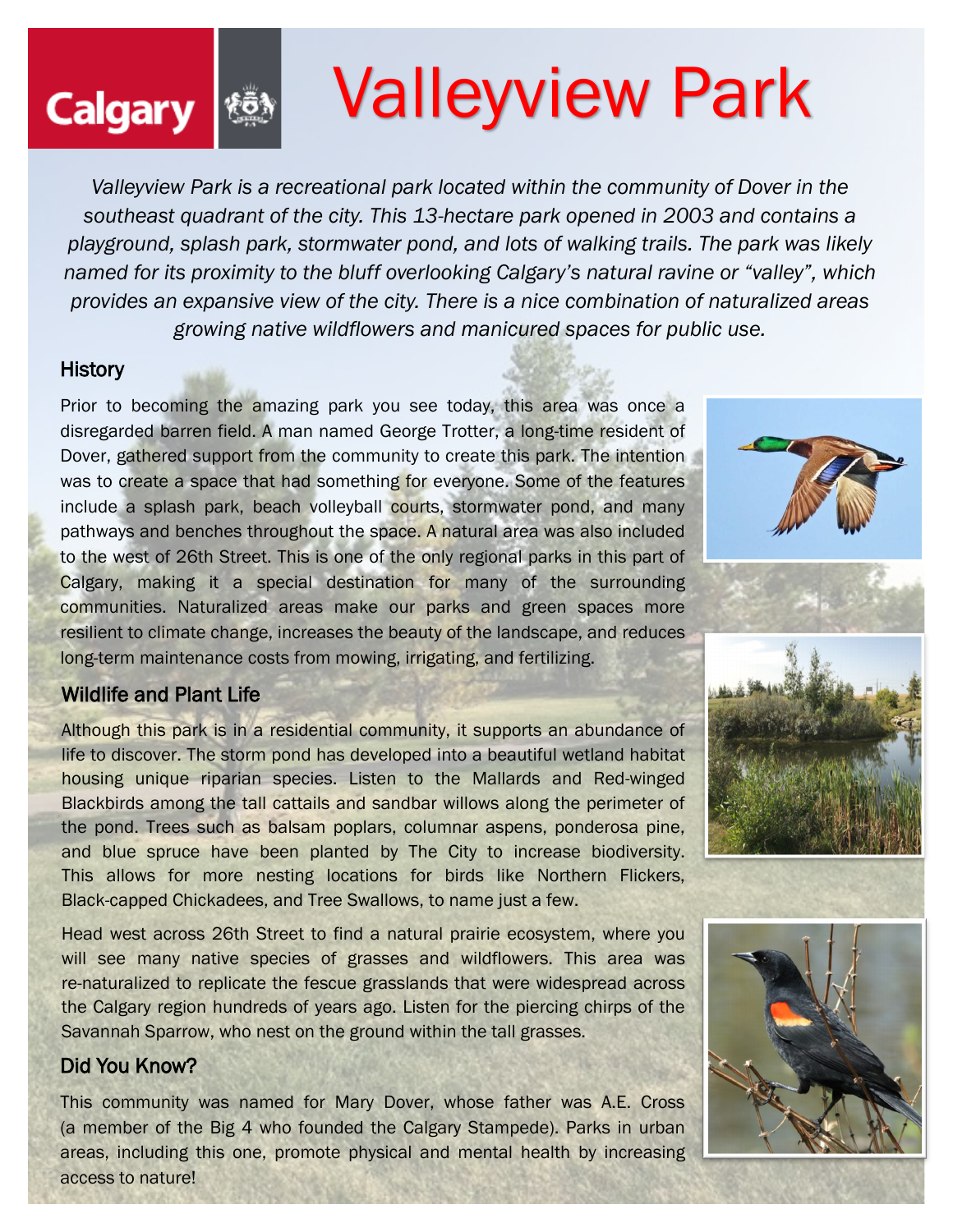

## Valleyview Park Study

#### **Overview**

These activities provide hands-on learning opportunities which will enhance your students' understanding of Calgary's natural environment. Students will learn about stormwater ponds in our communities, human impacts on the landscape, and ways we can reduce those impacts. Lastly, a field study will enhance your students' ability to identify local species.

#### Activity 1: What is Stormwater?

Find a spot near the wetland and discuss why the "no swimming" signs are in the area. Stormwater is all of the water from rain and snow melt that flows into storm drains across our landscape, and ends up in our rivers with little or no filtration. Along the way, stormwater runoff collects pollutants such as garbage, pet waste, fertilizers, and road salt, to name a few. Can you think of any other pollutants that end up in our stormwater? Why is this a problem? Did you know that stormwater in the community is diverted here for the water to be cleaned? Have students draw a diagram of the wetland and label the various features that help clean the water. For example, aquatic plants (phytoremediation), microorganisms (nutrient cycling), and the stillness of water (sedimentation) all contribute to cleaner and healthier water. What are some other benefits of this pond (ie. It creates great habitat, it's aesthetic, etc.)?

#### Activity 2: Our Ecological Footprint

An ecological footprint is the impact that an individual or community has on the environment, which includes the amount of land used to sustain their way of life. Walk to the naturalized lookout/bluff and have students take a few moments to notice the view and think about aspects humans have impacted. What can be seen that has always been here (river, mountains, etc.)? What has been added or affected by humans (golf course, roads, downtown, invasive species, etc.)? Is human activity on a landscape always bad? No! For example, the Inglewood Bird Sanctuary and other natural environment parks have been created or modified by humans to preserve the natural beauty and ecology of the land.

#### Activity 3: Pollinator Field Study

The park's stormwater pond, trees, and flowers provide great quality habitat for many types of pollinators. Pollinators are species that facilitate the transfer of pollen from one plant to another so that they may produce seeds. What features of this area make it a good home for pollinators? Walk around the park and try to identify areas where you might spot pollinators such as insects or birds. Pollinators that we observe in Calgary include bumblebees, moths, butterflies, beetles, and hummingbirds. Record observations of the pollinators you see and create a graph to illustrate the number and variety of pollinators you see throughout the year. Consider how you can be a polli-neighbour and share your findings with others in your school community. For more information on local pollinators, visit [calgary.ca/Pollinators.](https://www.calgary.ca/csps/parks/planning-and-operations/bee-a-polli-neighbour.html?redirect=/pollinators)

#### Activity 4: Food Web Connections

Pollinators are an integral part of an ecosystem's food web. Climate change threatens the survival of many of these vital species' populations. Draw a food web that makes connections between pollinators and other species in the park. Highlight the impacts that the loss of these pollinators could have on the rest of the ecosystem. If pollinators are removed from your food web, which other species are affected, and how? For example, plants would not be able to reproduce, animals would have limited food sources, and larger fauna may be put at risk.